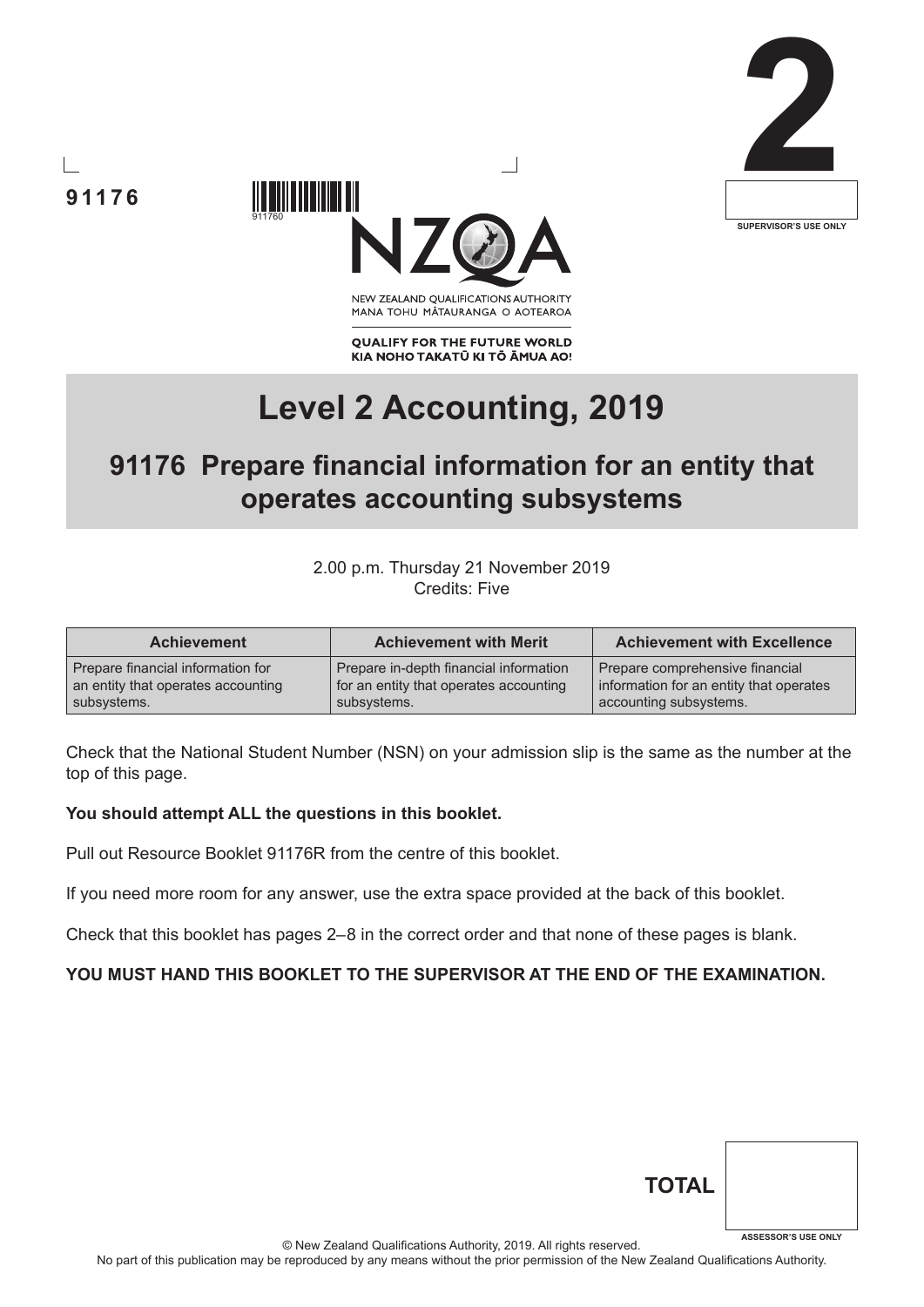**Note**: All questions in this booklet relate to *Okupu Photography*. Refer to **Resource Booklet 91176R** when answering the questions.

*Okupu Photography* offers both wedding and family photography services. In the wedding season, Emma employs a photography assistant called a "second shoot". Emma uses a number of software applications to edit her photographs, for which she pays monthly licence fees. She also attends small wedding expos to advertise *Okupu Photography*. The remainder of Emma's advertising is done through her website.

The wedding and family photography offers include options to receive printed framed photographs and / or a selection of photographs on a USB flash drive. *Okupu Photography* has its own printing equipment but pays for the framing to be done by Emma's friend.

## **QUESTION ONE**

Refer to **Resource A** to answer this question.

(a) Complete the general journal entry for wedding photo income received in advance of \$9000, excluding GST.

| 31/03/2019 |                                          |  |
|------------|------------------------------------------|--|
|            |                                          |  |
|            |                                          |  |
|            | Wedding photo income received in advance |  |

(b) Complete the following general ledger accounts showing entries at 31 March 2019, including a closing entry if relevant.

| <b>Family photo income</b> |         |  |  |             |  |
|----------------------------|---------|--|--|-------------|--|
| 31/03/2019                 | Balance |  |  | 34 300 $Cr$ |  |
|                            |         |  |  |             |  |
|                            |         |  |  |             |  |
|                            |         |  |  |             |  |

| Depreciation on printing equipment |  |  |  |  |  |
|------------------------------------|--|--|--|--|--|
| 31/03/2019                         |  |  |  |  |  |
|                                    |  |  |  |  |  |
|                                    |  |  |  |  |  |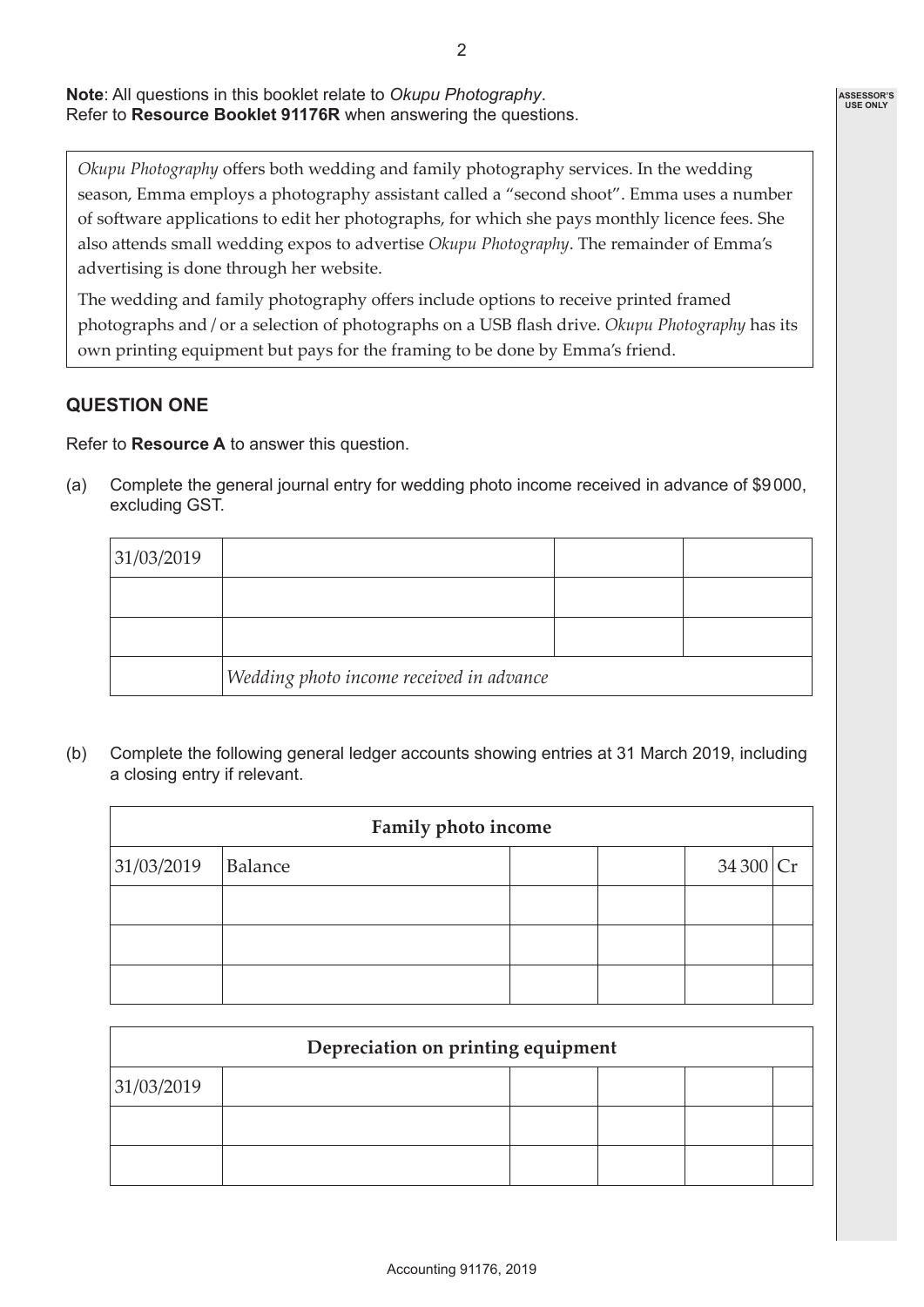(c) Emma is interested in the profit she is making directly from her photography services. Complete the following income statement extract to determine the profit from the photography services of *Okupu Photography*. Do not use abbreviations.

| Okupu Photography<br>Income Statement (extract) for the year ended 31 March 2019 |    |    |  |
|----------------------------------------------------------------------------------|----|----|--|
|                                                                                  | \$ | \$ |  |
| Photography revenue                                                              |    |    |  |
|                                                                                  |    |    |  |
|                                                                                  |    |    |  |
|                                                                                  |    |    |  |
| Less photography expenses                                                        |    |    |  |
|                                                                                  |    |    |  |
|                                                                                  |    |    |  |
|                                                                                  |    |    |  |
|                                                                                  |    |    |  |
|                                                                                  |    |    |  |
|                                                                                  |    |    |  |
|                                                                                  |    |    |  |
|                                                                                  |    |    |  |
|                                                                                  |    |    |  |
|                                                                                  |    |    |  |
|                                                                                  |    |    |  |
|                                                                                  |    |    |  |
|                                                                                  |    |    |  |
| Profit from photography services                                                 |    |    |  |

**ASSESSOR'S USE ONLY**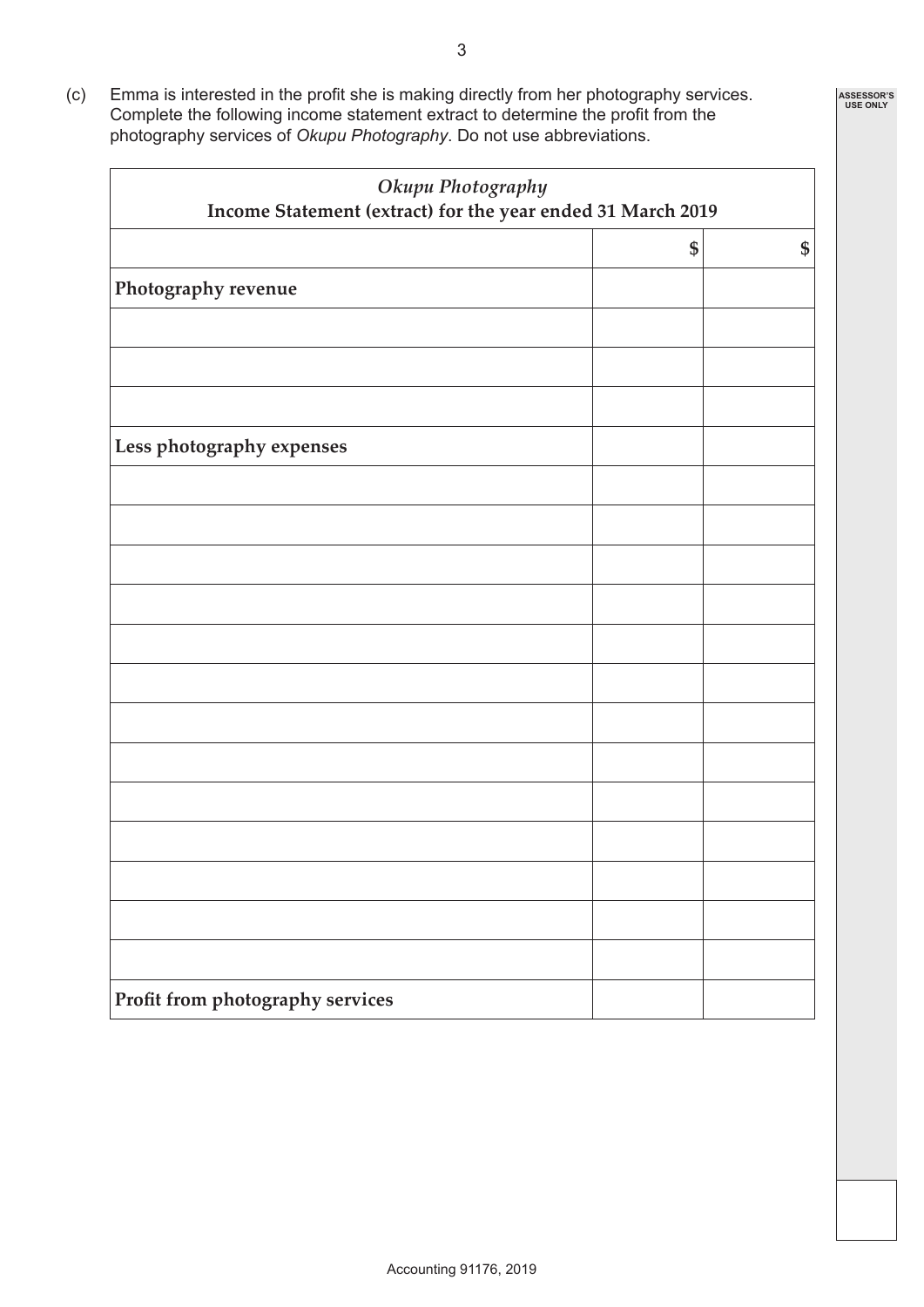## **ASSESSOR'S USE ONLY**

Refer to **Resource A** when answering (a)–(d).

(a) Complete the general journal entry to record the wedding expo expenses paid in advance of \$4025, including GST.

| 31/03/2019 |                                               |  |
|------------|-----------------------------------------------|--|
|            |                                               |  |
|            |                                               |  |
|            | $ $ Wedding expo expenses paid in advance $ $ |  |

(b) Complete the following general ledger accounts showing entries at 31 March 2019, including a closing entry if relevant.

| <b>Accounts receivable</b> |         |  |  |              |  |
|----------------------------|---------|--|--|--------------|--|
| 31/03/2019                 | Balance |  |  | $12\,700$ Dr |  |
|                            |         |  |  |              |  |
|                            |         |  |  |              |  |
|                            |         |  |  |              |  |

| Doubtful debts |  |  |  |  |  |
|----------------|--|--|--|--|--|
| 31/03/2019     |  |  |  |  |  |
|                |  |  |  |  |  |
|                |  |  |  |  |  |

(c) Complete the following note to the financial statements.

#### *Okupu Photography* **Note to the financial statements**

**1. Accounts receivable**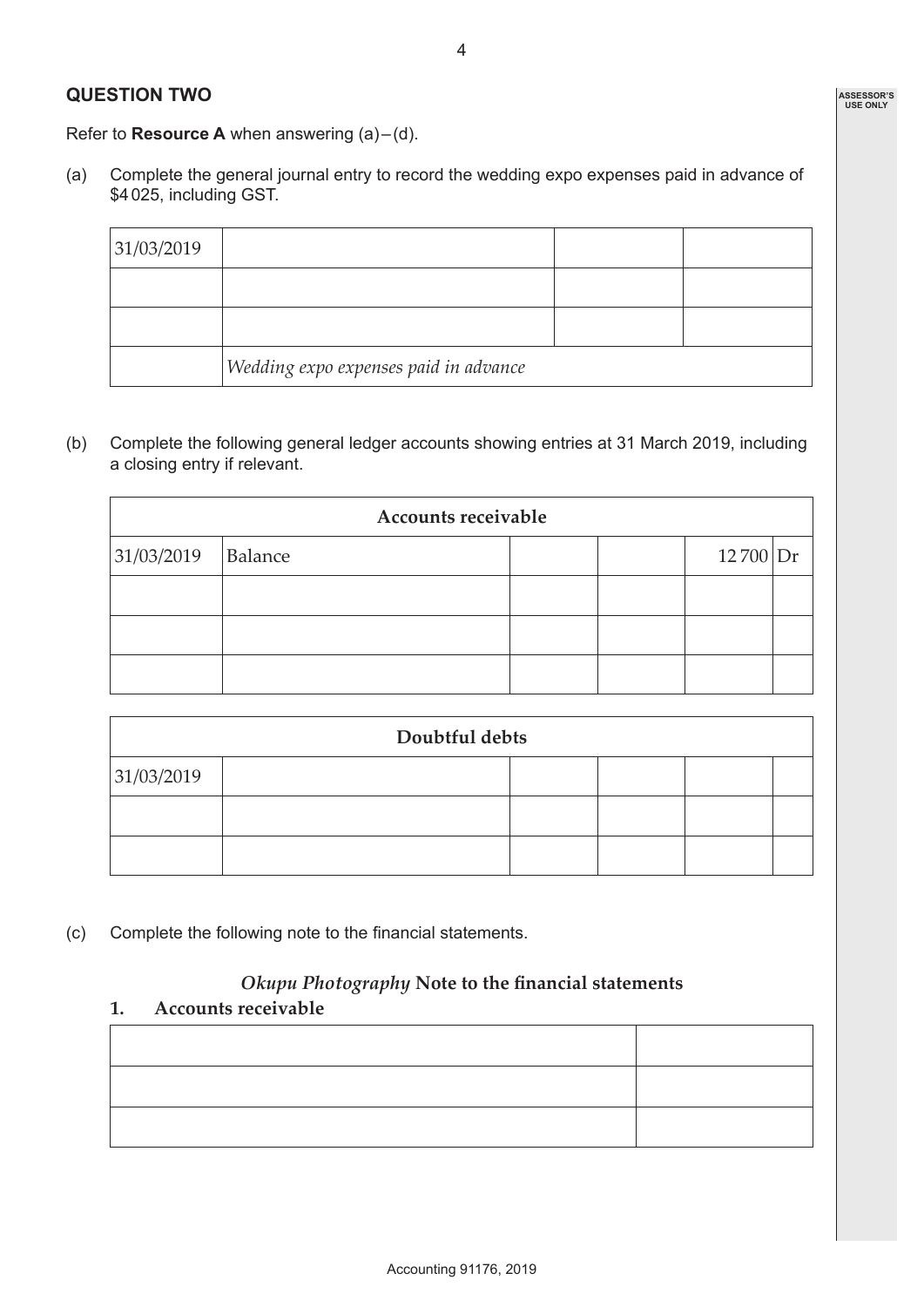(d) Complete the current assets section of the Statement of Financial Position.

| Okupu Photography<br>Statement of Financial Position (extract) as at 31 March 2019 |  |  |  |  |
|------------------------------------------------------------------------------------|--|--|--|--|
| <b>Note</b><br>\$                                                                  |  |  |  |  |
|                                                                                    |  |  |  |  |
|                                                                                    |  |  |  |  |
|                                                                                    |  |  |  |  |
|                                                                                    |  |  |  |  |
|                                                                                    |  |  |  |  |
|                                                                                    |  |  |  |  |
|                                                                                    |  |  |  |  |
|                                                                                    |  |  |  |  |

(e) Determine the cash received from accounts receivable during April 2019, using relevant information from your answer to (b) on page 4 and **Resource B**. Show and fully label all your workings. Only labelled working will be marked.

Cash received from accounts receivable \$

**ASSESSOR'S USE ONLY**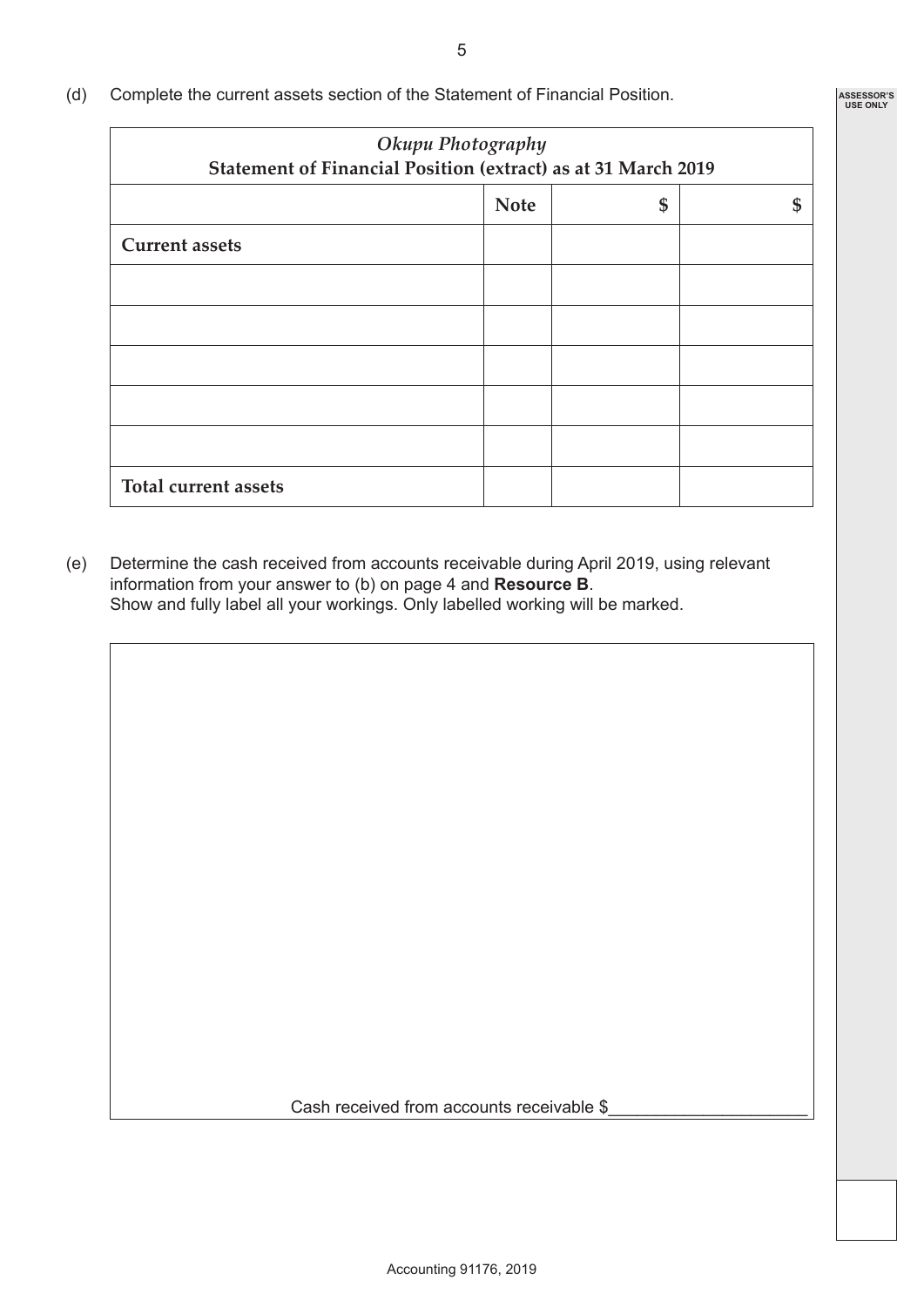#### **QUESTION THREE**

Refer to **Resource A** to answer this question.

Note: Camera lenses are included in the photography equipment asset.

(a) Complete the general journal entry to record the invoice on hand for the new camera lens of \$3450, including GST.

| 31/03/2019 |                                              |  |
|------------|----------------------------------------------|--|
|            |                                              |  |
|            |                                              |  |
|            |                                              |  |
|            | $ {\it Invoice}$ on hand for new camera lens |  |

(b) Complete the photography equipment column of the property, plant and equipment note to the financial statements. Do not use abbreviations.

*Okupu Photography* **Note to the financial statements Property, plant and equipment (extract)**

|                                  | Photography<br>equipment |
|----------------------------------|--------------------------|
|                                  | \$                       |
| For the year ended 31 March 2019 |                          |
|                                  |                          |
|                                  |                          |
|                                  |                          |
|                                  |                          |
|                                  |                          |
| As at 31 March 2019              |                          |
|                                  |                          |
|                                  |                          |
|                                  |                          |

**ASSESSOR'S USE ONLY**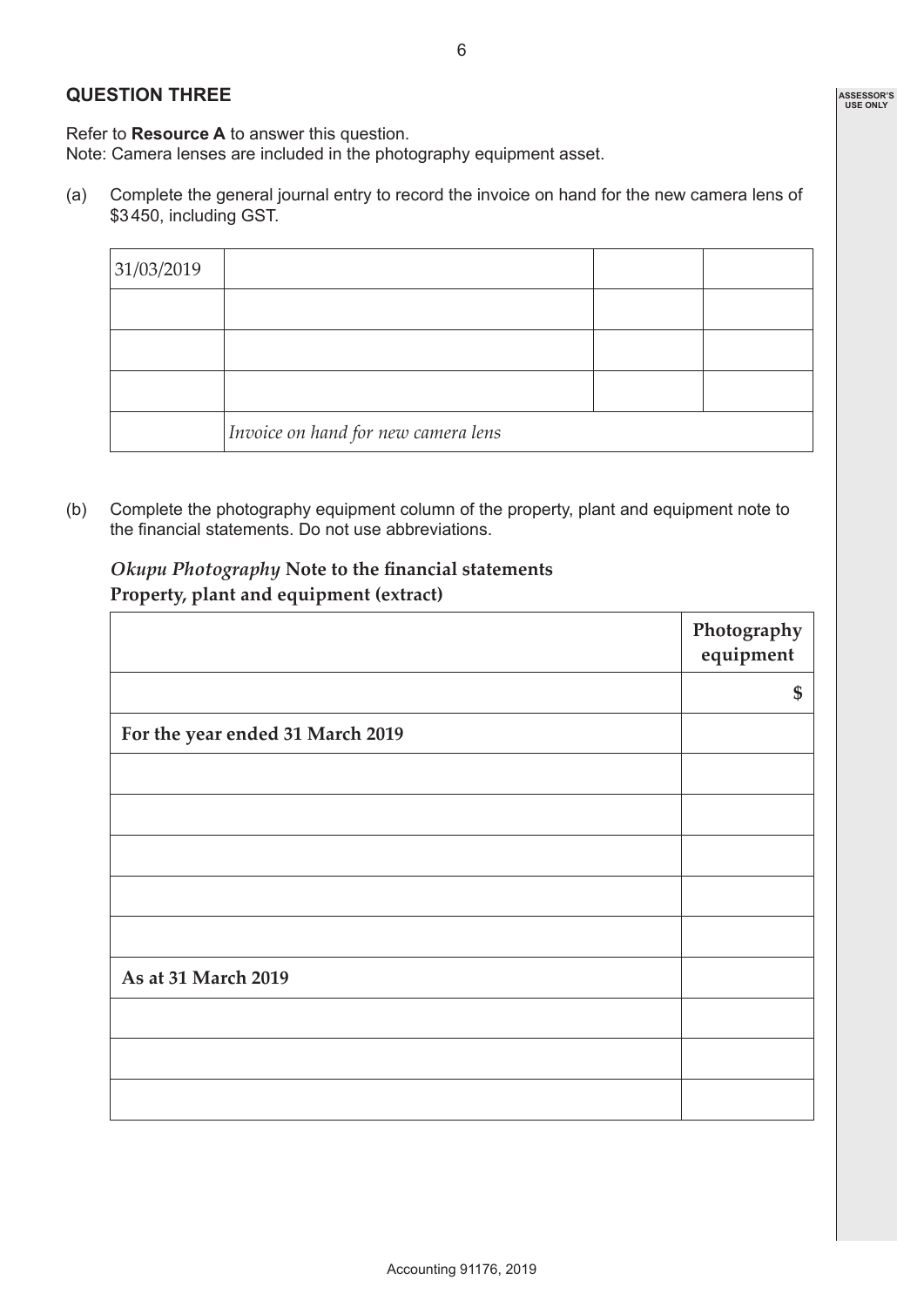(c) Complete the following general ledger account showing entries at 31 March 2019, including a closing entry if relevant. **ASSESSOR'S USE ONLY**

| <b>Drawings</b> |  |  |  |  |  |  |  |
|-----------------|--|--|--|--|--|--|--|
| 31/03/2019      |  |  |  |  |  |  |  |
|                 |  |  |  |  |  |  |  |
|                 |  |  |  |  |  |  |  |

(d) The following closing entry was recorded in *Okupu Photography*'s accounting software programme:

| 131/03/2019 | Income summary  | 38 400 |        |
|-------------|-----------------|--------|--------|
|             | Capital         |        | 38 400 |
|             | (closing entry) |        |        |

Complete the equity section of *Okupu Photography*'s Statement of Financial Position.

| Okupu Photography<br>Statement of Financial Position (extract) as at 31 March 2019 |   |  |  |  |
|------------------------------------------------------------------------------------|---|--|--|--|
|                                                                                    | S |  |  |  |
| Equity                                                                             |   |  |  |  |
|                                                                                    |   |  |  |  |
|                                                                                    |   |  |  |  |
|                                                                                    |   |  |  |  |
|                                                                                    |   |  |  |  |
| Closing capital                                                                    |   |  |  |  |